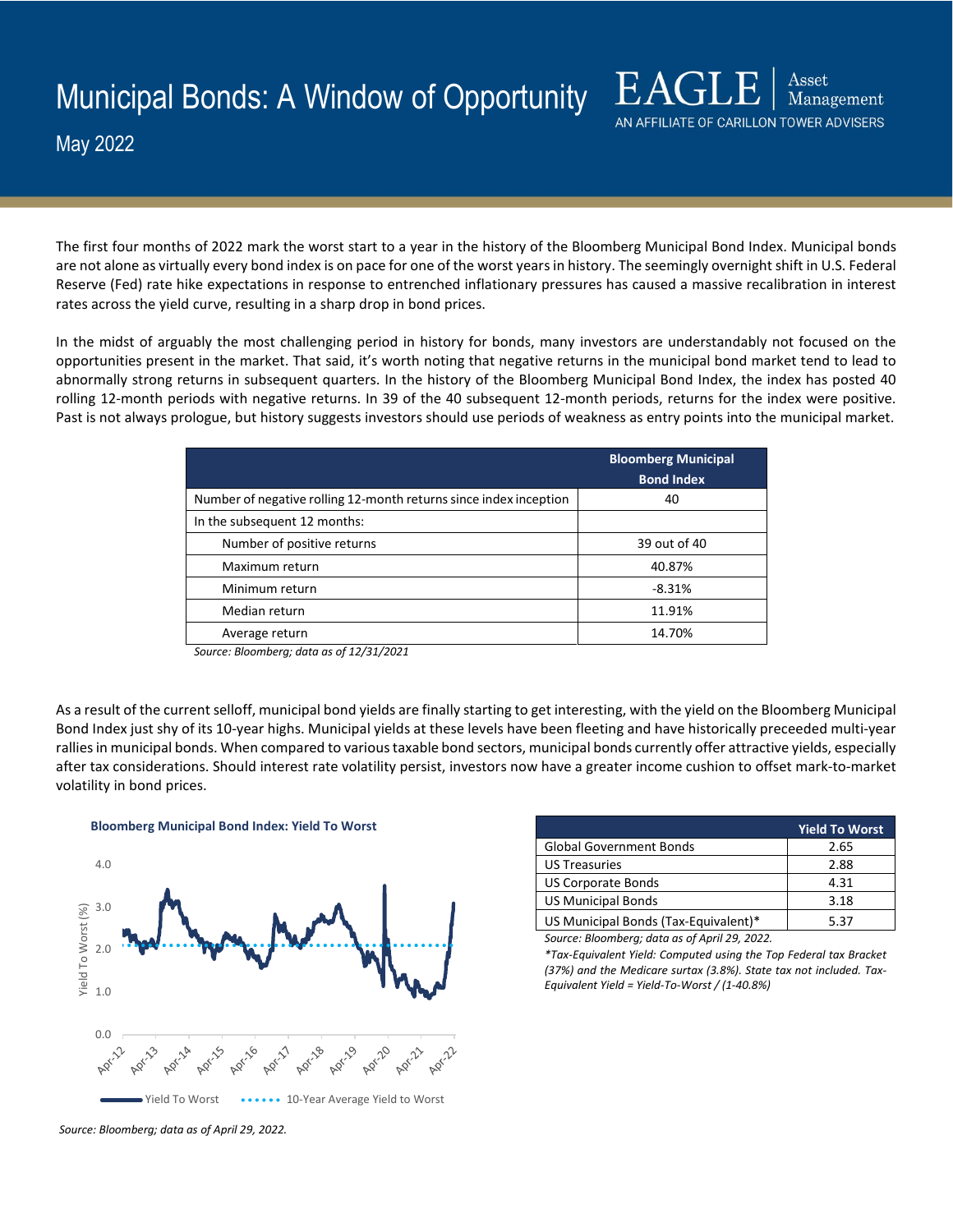There are reasons to believe that the current selloff in municipal bonds may begin to moderate in the weeks ahead. There have been six sharp selloffs in municipal bond funds since the Investment Company Institute began tracking data on the flow of cash into and out of funds in 2006. The typical selloff has lasted 12 weeks on average, and the current episode has lasted 16 weeks. It's impossible to say with certainty when the selling pressure will end, but history would indicate that we're closer to the end than the beginning.

Furthermore, three major technicals are beginning to improve in the municipal market. The tax-exempt bond market is anchored by seasonality, which allows investors to position themselves opportunistically. First, summer months provide lower supply to the market. The \$35.9 billion of municipal bond supply in April 2022 was down 17% month over month, and we expect May to continue its historical trend of 10% declines month over month. Second, the U.S. tax deadline consistently creates selling pressure in the market when investors sell bonds to fund their tax bills. Third, and most influential, summer redemption season begins in June. When including principal maturing, bonds called, and interest payments, \$156 billion of cash will need to be reinvested over the course of June, July, and August. Over the last five years, summer redemptions have averaged 42% higher than the annual monthly average. This money will likely be reinvested into the market increasing demand for municipal bonds in conjunction with supply tapering off.

|                    | <b>Avg Summer</b><br><b>Redemption</b> | <b>Avg Monthly</b><br><b>Redemption</b> |  |
|--------------------|----------------------------------------|-----------------------------------------|--|
| 2022 Projected     | 40,200                                 | 27,967                                  |  |
| 2021               | 48,367                                 | 34,731                                  |  |
| 2020               | 47,220                                 | 33,985                                  |  |
| 2019               | 49,375                                 | 34,809                                  |  |
| 2018               | 50,872                                 | 35,206                                  |  |
| $\cdots$<br>$\sim$ |                                        |                                         |  |

Source: ICE Data Services, CreditSights Research; Data as of April 29, 2022.

Moreover, crossover buyers (e.g., institutions and foreign buyers) are beginning to enter the market now that nominal yields relative to other fixed income asset classes are starting to get interesting. Increasing demand and waning supply will keep a lid on how high interest rates move from here in the municipal market.

With supply and demand trends improving for municipal bonds, and with economic growth past peak and inflation likely in a topping process, intermediate- and long-term municipal rates may also be in a topping process. For investors with a long-term perspective, we think the current moment provides an attractive entry point given the availability of generous yields and the supportive macroeconomic and technical backdrop for municipal bonds.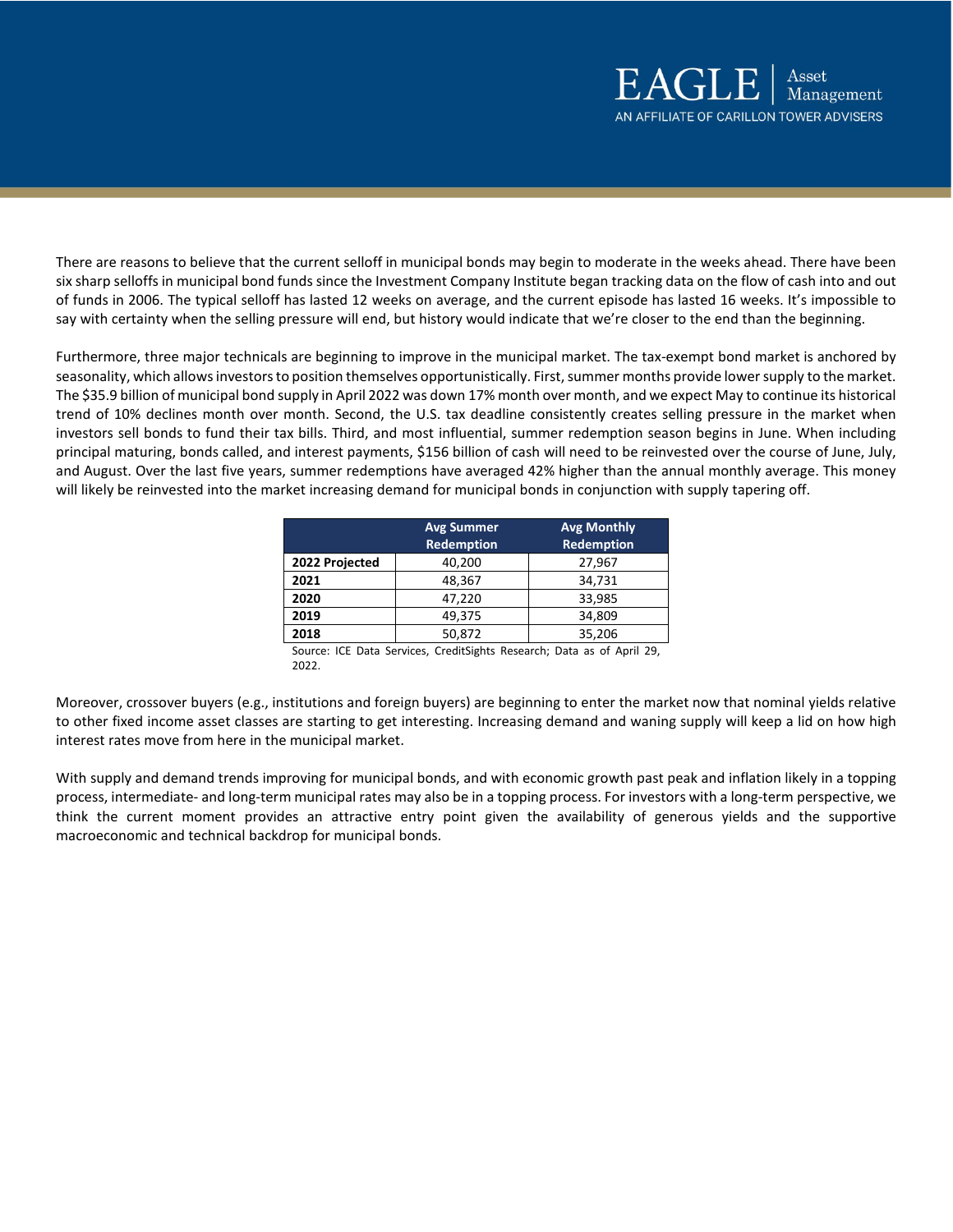# **About Eagle Asset Management**

Eagle Asset Management is built on the cornerstones of intelligence, experience, and conviction, driven by research and active portfolio managers. Our long-tenured investment teams manage a diverse suite of fundamental equity and fixed income strategies designed to meet the long-term goals of institutional and individual investors. Our teams have the autonomy to pursue investment decisions guided by their individual philosophies and strategies.

## **About Carillon Tower Advisers**

Carillon Tower Advisers is a global asset management company that combines the exceptional insight and agility of individual investment teams with the strength and stability of a full-service firm. Together with our partner affiliates – ClariVest Asset Management, Cougar Global Investments, Eagle Asset Management, Reams Asset Management (a division of Scout Investments), and Scout Investments – we offer a range of investment strategies and asset classes, each with a focus on risk-adjusted returns and alpha generation. Carillon Tower Advisers believes providing a lineup of institutional-class portfolio managers – spanning a wide range of disciplines and investing vehicles – is the best way to help investors seek their longterm financial goals.

## **Risk Considerations**

Investing involves risk, including risk of loss.

Diversification does not ensure a profit or guarantee against loss.

Investing in bonds involves risks that may adversely affect the value of your investment such as inflation risk, credit risk, call risk, interest rate risk, and liquidity risk, among others. The two most prominent factors are interest rate movements and the credit worthiness of the bond issuer. Investors should pay careful attention to the types of fixed income securities that comprise their portfolios and remember that, as with all investments, there is the risk of loss of capital.

## **Disclosure**

Index or benchmark performance presented in this document does not reflect the deduction of advisory fees, transaction charges, or other expenses, which would reduce performance. Indexes are unmanaged. It is not possible to invest directly in an index. Any investor who attempts to mimic the performance of an index would incur fees and expenses which would reduce return.

This document is a general communication being provided for informational purposes only. It is educational in nature and not designed to be taken as advice or a recommendation for any specific investment product, strategy, plan feature, or other purpose in any jurisdiction, nor is it a commitment from Carillon Tower Advisers or any of its affiliates to participate in any of the transactions mentioned herein. Any examples used are generic, hypothetical, and for illustration purposes only. This material does not contain sufficient information to support an investment decision, and it should not be relied upon by you in evaluating the merits of investing in any securities or products. In addition, users should make an independent assessment of the legal, regulatory, tax, credit, and accounting implications and make determinations together with their own professional advisers. Any forecasts, figures, opinions, or investment techniques and strategies set out are for information purposes only, based on certain assumptions and current market conditions, and are subject to change without prior notice. All information presented herein is considered to be accurate at the time of production, but no warranty of accuracy is given and no liability in respect of any error or omission is accepted. It should be noted that investment involves risks, the value of investments and the income from them may fluctuate in accordance with market conditions and taxation agreements, and investors may not get back the full amount invested. Both past performance and yields are not reliable indicators of current and future results.

Past performance does not guarantee or indicate future results. No inference should be drawn by present or prospective clients that managed accounts will achieve similar performance in the future. Investment in a portfolio, investment manager or security should not be based on past performance alone. Because accounts are individually managed, returns for separate accounts may be higher or lower than the average performance stated. Individual portfolio/performance results may vary due to market conditions, trading costs and certain other factors, which may be unique to each account. There is no guarantee that these investment strategies will work under all market conditions, and each investor should evaluate their ability to invest for the long term, especially during periods of downturn in the market. Investing in equities may result in a loss of capital. Investing involves risk and you may incur a profit or a loss. Investment returns and principal value will fluctuate so that an investor's portfolio, when redeemed, may be worth more or less than their original cost.